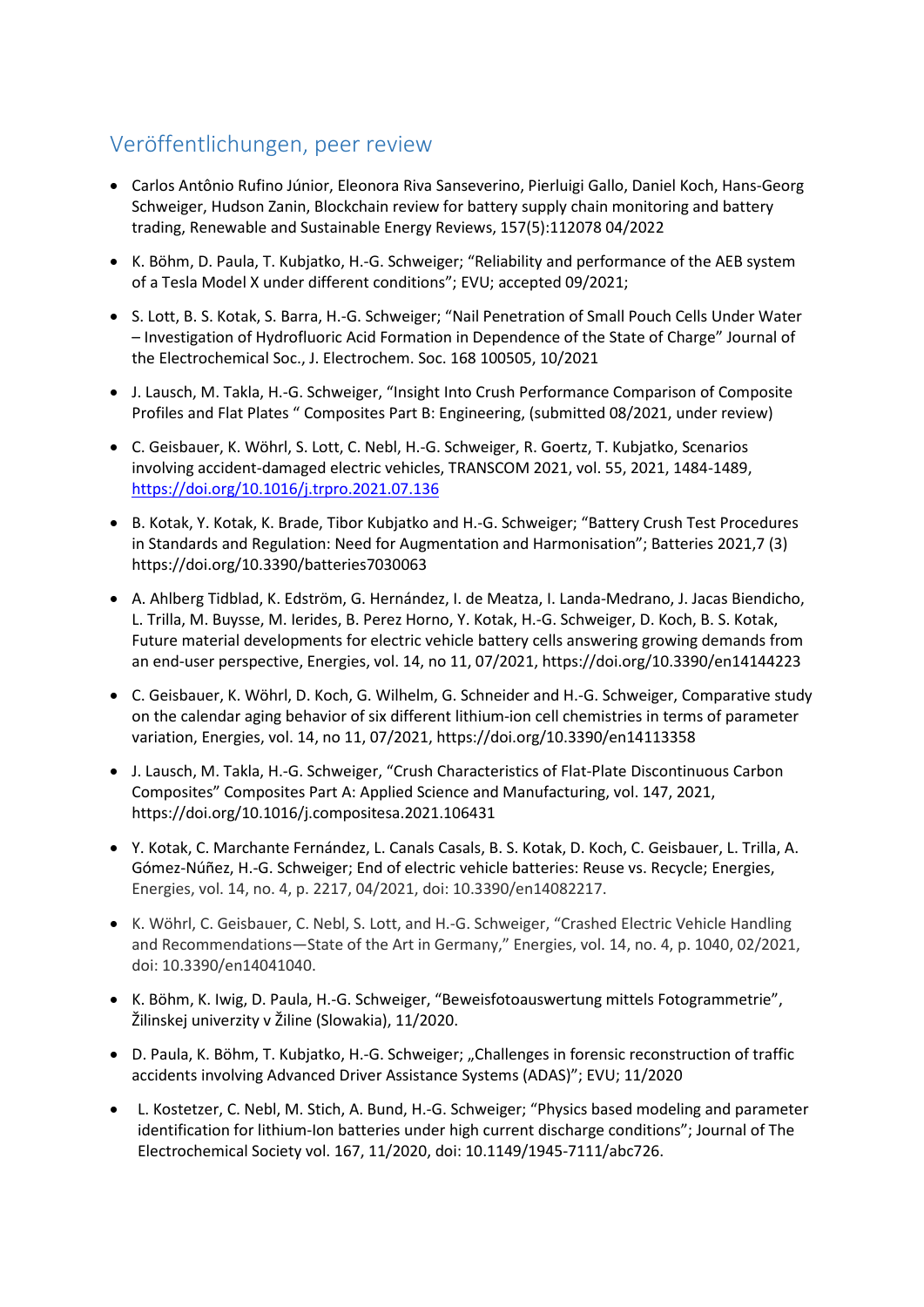- J. Lausch, M. Takla, H.-G. Schweiger, "Crush testing approach for flat-plate fibrous materials" Composites Part B: Engineering, 200, 08/2020, https://doi.org/10.1016/j.compositesb.2020.108333
- C. Nebl, F.-O. Kotzur, D. Koch, H.-G. Schweiger, "Prediction of constant power delivery of lithiumion cells at high loads", Journal of Energy Storage, vol. 30, 08/2020 101552, doi: 10.1016/j.est.2020.101552
- C. Geisbauer, K. Wöhrl, C. Mittmann, H.-G. Schweiger; "Review of safety aspects of calendar aged lithium ion batteries"; Journal of The Electrochemical Society vol. 197, no.9, 04/2020
- C. Fothen, K. Böhm, D. Paula; "Nutzung digitaler Fahrzeugdaten zur Verkehrsunfallrekonstruktion – Kann die Verwendung digitaler Fahrzeugdaten zur Rekonstruktion von Verkehrsunfällen unterhalb der Schwelle schwerster Unfallereignisse verhältnismäßig sein?"; Neue Zeitschrift für Verkehrsrecht – NZV 06/2020)
- K. Böhm, D. Paula, T. Kubjatko, H.-G. Schweiger; "New developments on Event Data Recorder for automated vehicles"; Open Engineering; LOGI Conference 2019, Open Engineering, 10 (1), 2020, doi: 10.1515/eng-2020-0007
- F. Steger, A. Nitsche, A. Arbesmeier, K. Brade, H.-G. Schweiger, and I. Belski, "Teaching Battery Basics in Laboratories: Hands-on versus Simulated Experiments", 03/2020, IEEE Transactions on Education, 63 (3), 2020, doi: 10.1109/TE.2020.2970554
- D. Pourtoulidou, F. Steger, U. Burger, H. Göllinger, L. Koenig, E. Obermeier, H.-G. Schweiger, A. Frey, "Mission-framed Project-based Learning: Integrating an Electric Powertrain into a Motor Glider" Proceedings of the 47th SEFI Annual Conference - 16-19 September 2019 at Budapest
- F. Steger, A. Arbesmeier, A. Nitsche, K. Brade, H.-G. Schweiger, I. Belski, "Laboratory learning: influence of the perceived laboratory mode on learning outcomes" Proceedings of the 47th SEFI Annual Conference - 16-19 September 2019 at Budapest
- W. K. Kim, F. Steger, B. Kotak, P. V. R. Knudsen, U. Girgsdies and H.-G. Schweiger, "Water Condensation in Traction Battery Systems" Energies, vol. 12, no. 6, Mar. 2019, doi: 10.3390/en12061171.
- E. Machuca, F. Steger, J. Vogt, K. Brade and H.-G. Schweiger, "Availability of lithium ion batteries from hybrid and electric cars for second use: How to forecast for Germany until 2030" *Journal of Electrical Engineering*, vol. 6, no. 3, pp. 129-143, 2018, doi: 10.17265/2328-2223/2018.03.001.
- F. Steger, A. Nitsche, C. Miley, H.-G. Schweiger and I. Belski, "Laboratory Learning: Hands-on versus Simulated Experiments" in *Proc. Conference of the Australasian Association for Engineering Education (AAEE17)*, Manly Sydney, Australia, Dec. 2017.
- F. Steger, A. Nitsche, K. Brade, I. Belski and H.-G. Schweiger, "Hands-on Experiments vs. Computer-based Simulations in Energy Storage Laboratories" in *Proc. European Society for Engineering Education (SEFI) Annual Conference*, Angra do Heroísmo, Portugal, Sep. 2017.
- F. Steger, A. Nitsche, H.-G. Schweiger and I. Belski, "Teaching Energy Storages by means of a Student Battery Cell Test System" in *Proc. European Society for Engineering Education (SEFI) Annual Conference*, Angra do Heroísmo, Portugal, Sep. 2017.
- C. Nebl, F. Steger and H.-G. Schweiger, "Discharge Capacity of Energy Storages as a Function of the Discharge Current – Expanding Peukert's equation" *Int. J. Electrochem. Science*, vol. 12, no. 6, pp. 4940 – 4957, June 2017, doi: 10.20964/2017.06.51.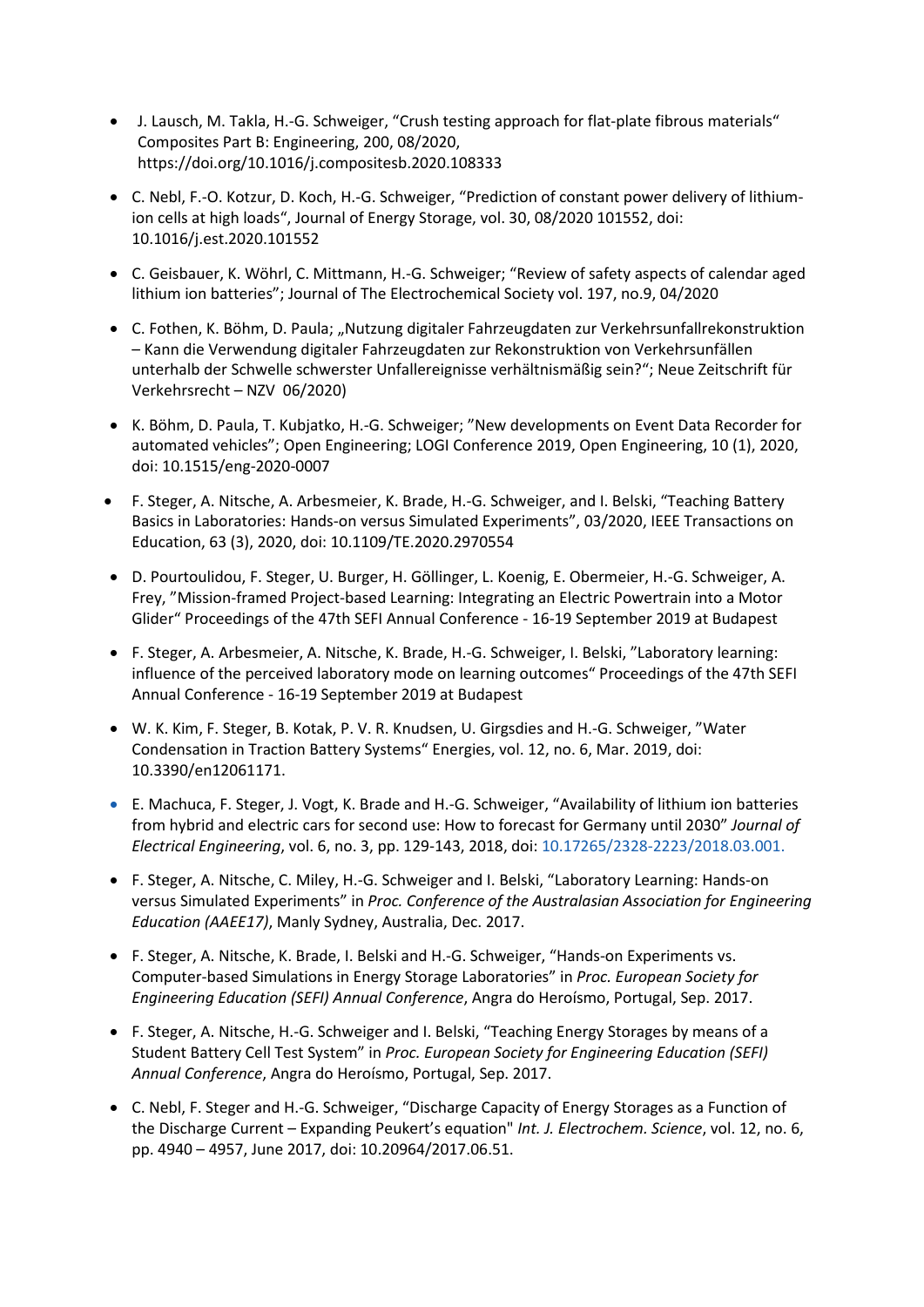- K. Böhm, A. Nitsche, P. Birke and H.-G. Schweiger, "Application of vehicle control units as event data recorders in hybrid and electric vehicles (THI-CARISSMA-DEKRA)" in *Proc. of the 26th Annual of the European Association for Accident Research EVU*, Haarlem, Netherlands, Jan. 2017.
- F. Steger, A. Nitsche, H.-G. Schweiger and I. Belski, "Teaching Battery Basics in Laboratories: Comparing Learning Outcomes of Hands-on Experiments and Computer-based Simulations" in *Proc. of the 27th Australasian Association for Engineering Education (AAEE) Annual Conference,* Coffs Harbour, Australia, 2016.
- E. Machuca-Garcia, J. Löchel and H.-G. Schweiger, "12 V lithium ion starter batteries" in *Proc. PCIM Europe*, Nürnberg, Germany, 2016.
- F. E. Wudy, D. J. Moosbauer, M. Multerer, G. Schmeer, H.-G. Schweiger, C. Stock, P. F. Hauner, G. A. Suppan and H. J. Gores, "Fast Micro-Kelvin Resolution Thermometer Based on NTC Thermistors" *Journal of Chemical & Engineering Data,* vol. 56, no. 12, pp. 4823-4828, 2011.
- H.-G. Schweiger, O. Obeidi, O. Komesker, A. Raschke, M. Schiemann, C. Zehner, M. Gehnen, M. Keller and P. Birke, "Comparison of Several Methods for Determining the Internal Resistance of Lithium Ion Cells" *Sensors,* vol. 10, no. 6, pp. 5604-5625, 2010.
- H.-G. Schweiger, P. Wachter, T. Simbeck, F. Wudy, S. Zugmann and H. J. Gores, "Multichannel Conductivity Measurement Equipment for Efficient Thermal and Conductive Characterization of Nonaqueous Electrolytes and Ionic Liquids for Lithium Ion Batteries" *Journal of Chemical & Engineering Data,* vol. 55, no. 5, pp. 1789-1793, 2010.
- P. Wachter, C. Schreiner, H.-G. Schweiger and H. J. Gores, "Determination of phase transition points of ionic liquids by combination of thermal analysis and conductivity measurements at very low heating and cooling rates" *The Journal of Chemical Thermodynamics,* vol. 42, no. 7, pp. 900- 903, 2010.
- H.-G. Schweiger, P. Wachter, T. Simbeck, F. Wudy, S. Zugmann and H. J. Gores, "Supporting Information for: Multichannel Conductivity Measurement Equipment for Efficient Thermal and Conductive Characterization of Nonaqueous Electrolytes and Ionic Liquids for Lithium Ion Batteries" *Journal of Chemical & Engineering Data,* vol. 55, no. 5, 2010.
- P. Wachter, H.-G. Schweiger, F. Wudy and H. J. Gores, "Efficient determination of crystallisation and melting points at low cooling and heating rates with novel computer controlled equipment" *The Journal of Chemical Thermodynamics,* vol. 40, no. 10, pp. 1542-1547, 2008.
- H.-G. Schweiger, M. Multerer, M. Schweizer-Berberich and H. J. Gores, "Optimization of Cycling Behavior of Lithium Ion Cells at 60°C by Additives for Electrolytes Based on Lithium bis[1,2oxalato(2-)-O,O´] borate for lithium-ion-cells" *International Journal of Electrochemcal Science,* no. 3, pp. 427-443, 2008.
- H.-G. Schweiger, M. Multerer and H. J. Gores, "Fast Multichannel Precision Thermometer" *IEEE Transactions on Instrumentation and Measurement,* vol. 56, no. 5, pp. 2002-2009, 2007.
- H.-G. Schweiger, M. Multerer, U. Wietelmann, J.-C. Panitz, T. Burgemeister and H. J. Gores, "NMR Determination of Trace Water in Lithium Salts for Battery Electrolytes" *Journal of The Electrochemical Society,* vol. 152, no. 3, p. A622, 2005.
- H.-G. Schweiger, M. Multerer, M. Schweizer-Berberich and H. J. Gores, "Finding Conductivity Optima of Battery Electrolytes by Conductivity Measurements Guided by a Simplex Algorithm" *Journal of The Electrochemical Society,* vol. 152, no. 3, p. A577, 2005.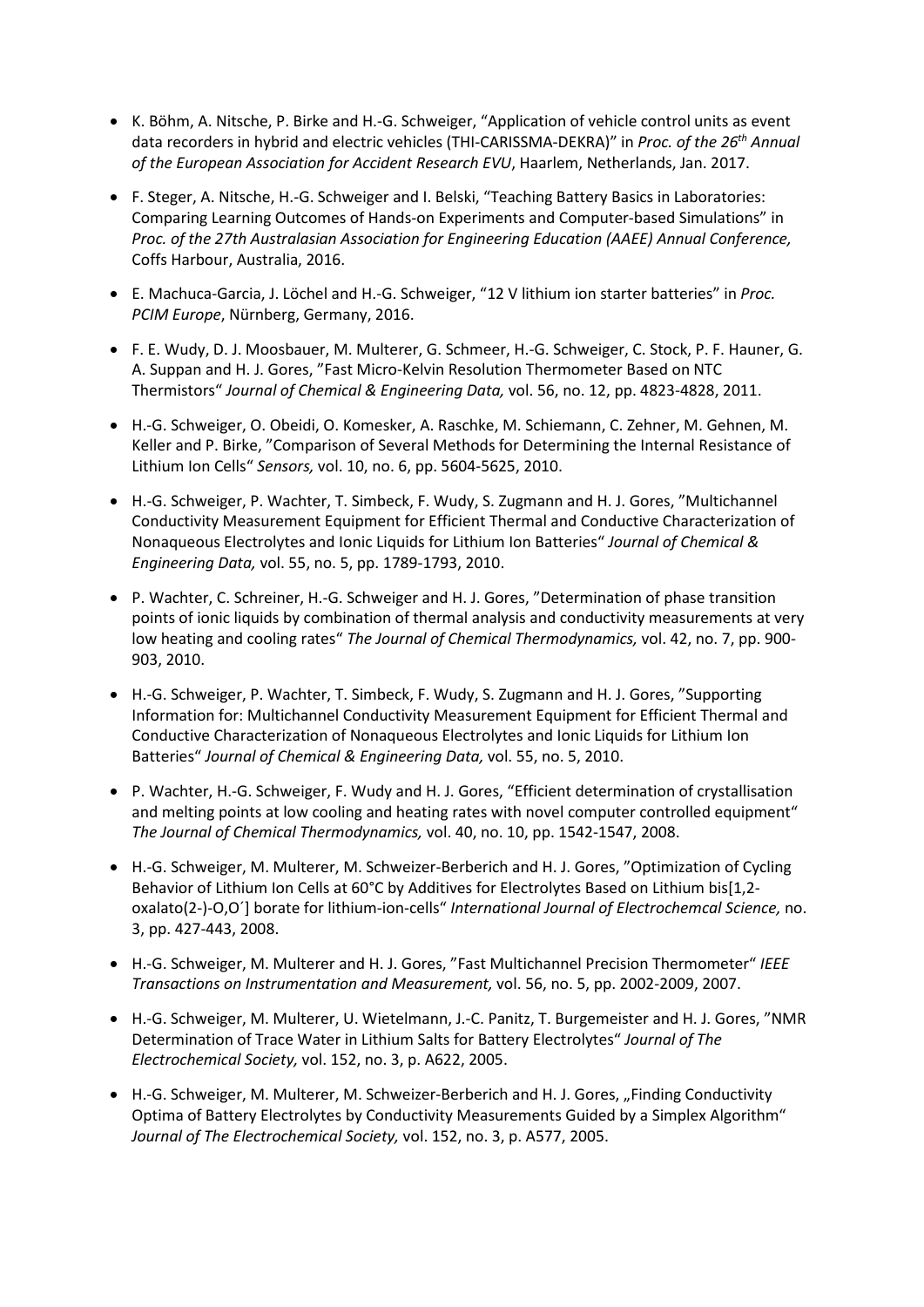#### Veröffentlichungen, nicht peer review

- C. Nebl, K. Wöhrl, S. Lott, H.-G. Schweiger, "Umgang mit verunfallten Elektrofahrzeugen", Leitstelle, Kuh Fachverlag GmbH & Co. KG, Ausgabe 3, pp. 12-14, 2021.
- M. Ierides, M. Buysse, B. P. Horno, A. McCready, Y. Kotak, B. Kotak, H.- G. Schweiger; "EV Safety and Testing - COBRA Market Intelligence Report" 04/2021, https://projectcobra.eu/wpcontent/uploads/2021/04/COBRA-MARKET-INTELLIGENCE-February-March-April-2021\_789.pdf
- K. Wöhrl, C. Nebl, S. Lott and H.-G. Schweiger, "Unfallabwicklung in der Elektromobilität", Fahrzeug + Karosserie, pp. 25-27, March 2021.
- C. Nebl, S. Lott, K. Wöhrl, H.-G. Schweiger, "Handlungsempfehlung für den Umgang mit verunfallten Elektrofahrzeugen", RECYCLING magazin, DETAIL Business Information GmbH, pp. 44- 47, October 2020.
- S. Lott, K. Wöhrl, C. Nebl, H.-G. Schweiger, "TH Ingolstadt erarbeitet Handlungsempfehlung für den Umgang mit verunfallten Elektrofahrzeugen," b | a bergen + abschleppen, VBA Service-Gesellschaft des Verbandes der Bergungs- und Abschleppunternehmen mbH, Wuppertal, pp. 24- 27, October 2020.
- M. Botsch and H.-G. Schweiger, "Bringen Digitalisierung, künstliche Intelligenz (KI) und Elektrifizierung mehr Sicherheit?", p. 25, mobil & sicher – Verkehrswachtmagazin 4/2020
- K. Wöhrl, C. Nebl, S. Lott and H.-G. Schweiger, "Umgang mit verunfallten Elektrofahrzeugen," Automobiltechnologie in Bayern + e-Car 2020, pp. 34-40, July 2020
- D. Paula, K. Böhm, T. Kubjatko, H.-G. Schweiger; "Reconstruction of traffic accidents with automated and electrified vehicles"; 20. Internationales Stuttgarter Symposium; 17. – 18. March 2020, Springer ISBN 978-3-658-29943-9
- K. Böhm, D. Paula, L. Wech, H.-G. Schweiger, Event Data Recorder (EDR) for accidents with automated vehicles – the accident analysis of the future; Seite 349 – 364; VDI-Bericht zur 12. VDI-Tagung; Fahrzeugsicherheit – Fahrzeugsicherheit im Umfeld von neuen Rating- und Gesetzesanforderungen; 27. und 28. November 2019; Berlin; ISBN 978-3-18-092364-2
- K. Böhm, C. Fothen and H.-G. Schweiger, "Automatisiertes Fahren: Wie sich Rechtssicherheit erreichen lässt," Mar. 2019. [Online]. Available: [https://www.all-electronics.de/automatisiertes](https://www.all-electronics.de/automatisiertes-fahren-wie-sich-rechtssicherheit-erreichen-laesst/)[fahren-wie-sich-rechtssicherheit-erreichen-laesst/](https://www.all-electronics.de/automatisiertes-fahren-wie-sich-rechtssicherheit-erreichen-laesst/)
- C. Geib, C. Nebl, J. Huber, H.-G. Schweiger; Verunfallte Elektrofahrzeuge Feuerwehr und Wissenschaft geben Hilfestellung; Brandwacht, 01, 2020, pp. 18-20)
- C. Nebl, D. Koch, K. Brade and H.-G. Schweiger, "Safe Electromobility Research and development for an emerging form of mobility," *e-mobility technology international,* pp. 114-116, *Autumn/Winter* 2019.
- H.-G. Schweiger, C. Nebl, F. Steger, K. Brade, K. Böhm, Forschung zur Sicheren Elektromobilität an der Technischen Hochschule, Hochschulschrift Žilinaer Universität in Žilina, March 2019, Žilina
- C. Nebl, D. Koch, K. Brade and H.-G. Schweiger, "Sichere Elektromobilität Sichere Energiespeicher Bayern," Automobiltechnologie in Bayern + e-Car 2019, pp. 52-54, May 2019.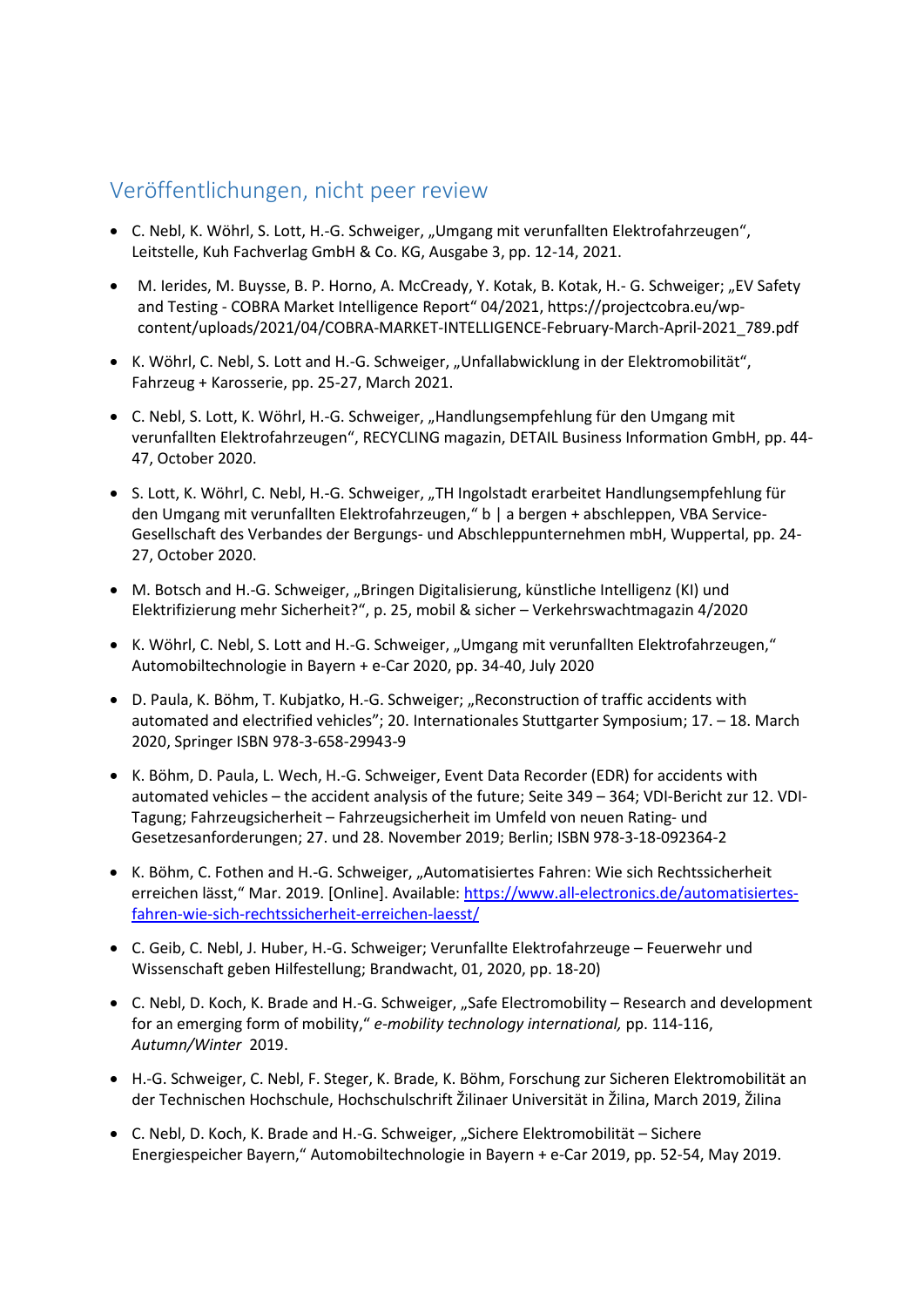- J. Lausch and H.-G. Schweiger, "Carbonfaserverstärkte Sheet Molding Compounds Simulation und Realität," NAFEMS Online Magazin, vol. 49, no. 1, pp. 68-73, Jan. 2019. [Online]. Available: <https://www.nafems.org/publications/magazin/>
- J. Lausch and H.-G. Schweiger, "Carbon Fiber Reinforced Sheet Molding Compounds Simulation and Reality," in Proc. of the NAFEMS 18 DACH Conference, Bamberg, Germany, May 14-16, 2018, pp. 109-112.
- F. Steger, A. Nitsche, K. Brade, I. Beski and H.-G. Schweiger, "Energiespeicher-Praktikum an der TH Ingolstadt: Reale versus simulierte Experimente," Tagungsband zum Forum der Lehre an der TH Ingolstadt, Ingolstadt, Germany, Apr. 2018.
- F. Steger, A. P. dos Santos, I. Belski and H.-G. Schweiger, "Impedance Spectroscopy Upgrade to a Student Battery Cell Test System," in *Proc. 10th International Workshop on Impedance Spectroscopy*, Chemnitz, Germany, Sep. 2017.
- F. Steger, K. Brade, A. Nitsche and H.-G. Schweiger, "Batterie-Training Batterie-Testsystem für die Lehre in der Elektromobilität," *eMobilityTec*, vol. 02/2017, June 2017.
- W.-K. Kim and H.-G. Schweiger, "Eine neue Methode zur Erstellung der praxisrelevanten Testverfahren für Bestimmung der Robustheit von Batteriesystem für PKW," in *Proc. eMobilitätsausstellung und Fachtagung EMA Nürnberg*, 2014, pp. 75-80.

# Buchbeiträge

- H.-G. Schweiger, "Optimization of electrolyte properties by simplex," in Encyclopedia of applied electrochemistry, Berlin, Germany, Springer, 2012.
- H.-G. Schweiger, "Non Aqueous Electrolyte Solutions," in Encyclopedia of applied electrochemistry, Berlin, Germany, Springer, 2012.
- H.-G. Schweiger, "Capacitor Electrolytes," in Encyclopedia of applied electrochemistry, Berlin, Germany, Springer, 2012.
- H. J. Gores, M. Multerer and H.-G. Schweiger, "Optimizing the conductivity of electrolytes for lithium ion-cells," in Advanced materials and methods for lithium-ion batteries, Trivandrum, India, Transworld Research Network, 2007, pp. 257-278.

### Erteilte Patente und Gebrauchsmuster

- H.-G. Schweiger, P. Birke, M. Bronold, M. Schiemann and H.-P. Werner, "Überwachung der Spannung einer Zelle eines Batterie-Energiespeichers auf ein Über- und/oder Unterschreiten einer Referenzspannung," DE Patent 102010040031B4, Jan. 03, 2019.
- H.-G. Schweiger, P. Birke, A. Rudorff and M. Schiemann, "Elektrischer Energiespeicher mit mehreren Zellen und wenigstens einem zwischen den Zellen angeordneten Kühlelement und dessen Verwendung," DE Patent 102011007069B4, Nov. 22, 2018.
- H.-G. Schweiger, R. Bayer, M. Bünnig, O. Hübner and H.-P. Werner, " Energiespeichersystem, umfassend einen elektrischen Energiespeicher und eine Temperaturüberwachungseinrichtung," DE Patent 102011087747B4, Apr. 05, 2018.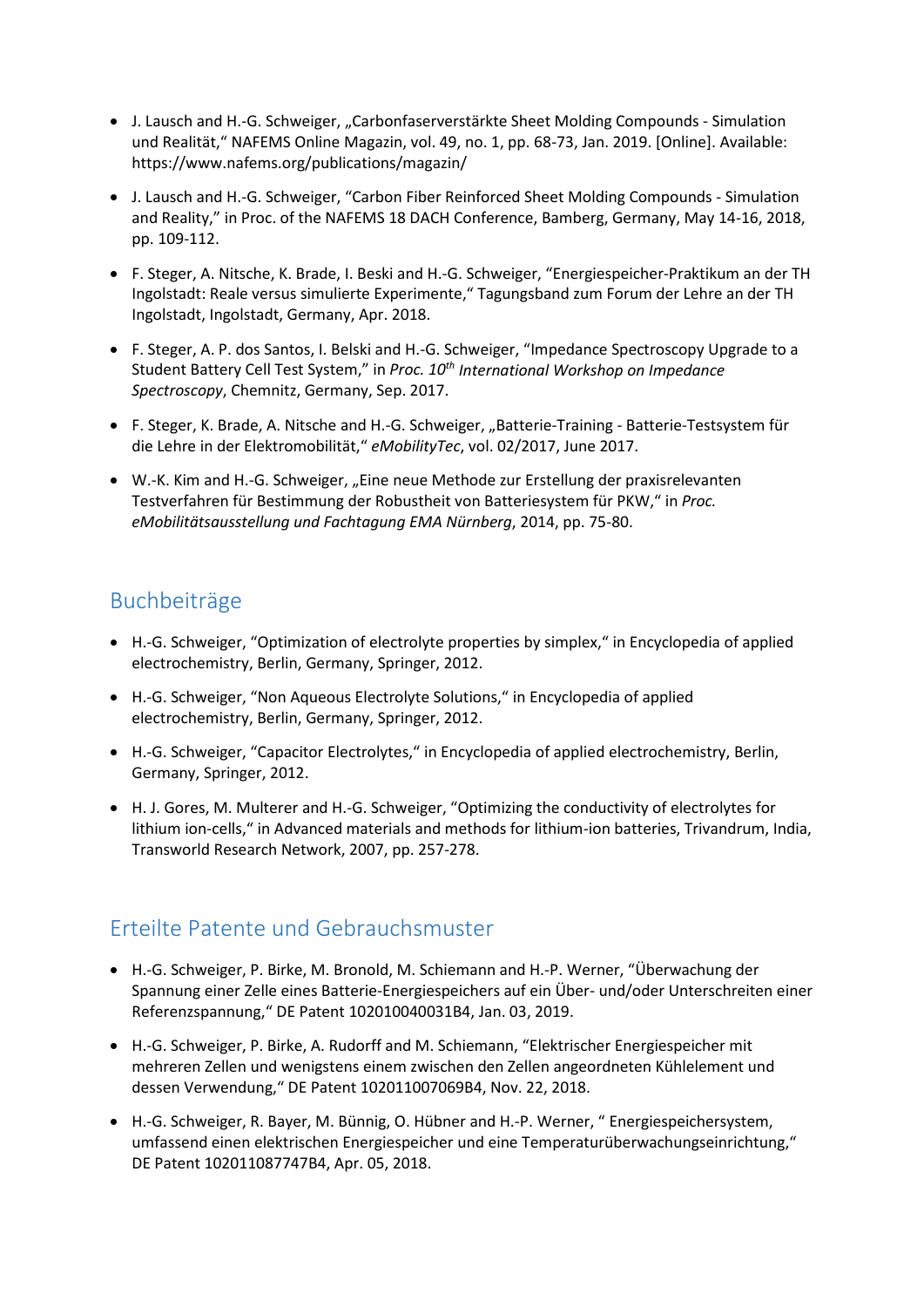- H.-G. Schweiger, P. Birke, R. Hilse and M. Schiemann, "Baukastensystem zur Herstellung eines elektrischen Energiespeichers und mit diesem Baukastensystem hergestellter elektrischer Energiespeicher," DE Patent 102011081573B4, Feb. 15, 2018.
- H.-G. Schweiger, P. Birke, L. Elsholz and M. Schiemann, "Electric energy storage device having a radio-controlled switch for discharging energy using an integrated deep discharge device," U.S. Patent 000009825340B2, Nov. 21, 2017.
- H.-G. Schweiger, P. Birke, O. Böse, M. Keller and M. Schiemann, "Electrochemical or electric layer system, method for the production and use thereof," U.S. Patent 000009728807B2, Aug. 08, 2017.
- H.-G. Schweiger, O. Böse, C. Gertler, N. Lewkowicz, B. Schemel and M. Schiemann, " Verfahren zur Abschätzung der Lebensdauer eines Energiespeichers," DE Patent 102009024422B4, Aug. 03, 2017.
- H.-G. Schweiger, P. Birke and M. Keller, " Dualer Energiespeicher mit elektrochemischer Akkumulatorfunktion und integrierter Kondensatorfunktion," DE Patent 102009020271B4, Jan. 19, 2017.
- H.-G. Schweiger, P. Birke, C. Patzelt, B. Ripp and M. Schiemann, "Akkumulatorzelle und Batterie," DE Patent 102010024235B4, Nov. 10, 2016.
- H.-G. Schweiger, P. Birke, S. Bonnekessel, B. Demitter and M. Schiemann, "Charging device for an energy store and method for operating such a charging device," U.S. Patent 000009296302B2, Mar. 29, 2016.
- H.-G. Schweiger, H. Brazel, O. Böse, H. Döring and M. Wörz, "Arrangement and method for safely discharging an energy accumulator," U.S. Patent 000009246338B2, Jan. 26, 2016.
- H.-G. Schweiger, P. Birke, M. Keller and M. Schiemann, "Anordnung und Verwendung einer Anordnung zur Durchführung eines Verfahrens zum Bestimmen eines Ladezustands," DE Patent 102009034854B4, Oct. 15, 2015.
- H.-G. Schweiger, P. Birke, O. Böse, M. Keller and M. Schiemann, "Energy storage cell," U.S. Patent 000009105882B2, Aug. 11, 2015.
- H.-G. Schweiger, P. Birke , S. Bonnekessel, B. Demitter and M. Schiemann, "Charging device for an energy store and method for operating such a charging device, " CN Patent 000102470774B, Jul. 08, 2015.
- H.-G. Schweiger, R. Bayer, P. Birke and M. Bünning, "Energiespeichervorrichtung für ein Kraftfahrzeug," DE Patent 102011081393B4, Jun. 03, 2015.
- H.-G. Schweiger, S. Bergmann, P. Birke, M. Keller and M. Schiemann, "Battery having passive corrosion protection," U.S. Patent 000008993150B2, Mar. 31, 2015.
- H.-G. Schweiger, P. Birke, C. Patzelt, B. Ripp and M. Schiemann, "Rechargeable battery cell and battery," U.S. Patent 000008993140B2, Mar. 31, 2015.
- H.-G. Schweiger, S. Abraham, N. Guener and S. Tillmann, "Method for connecting cell outgoing conductors and battery arrangement," U.S. Patent 000008932745B2, Jan. 13, 2015.
- H.-G. Schweiger, P. Birke, L. Elsholz and M. Schiemann, "Electric energy store having an integrated deep discharge device," CN Patent 000102576913B, Dec. 10, 2014.
- H.-G. Schweiger, M. Fracaro and T. Reger, " Chassis-Integration einer Fahrzeugbatterie," DE Patent 202014006566U1, Nov. 27, 2014.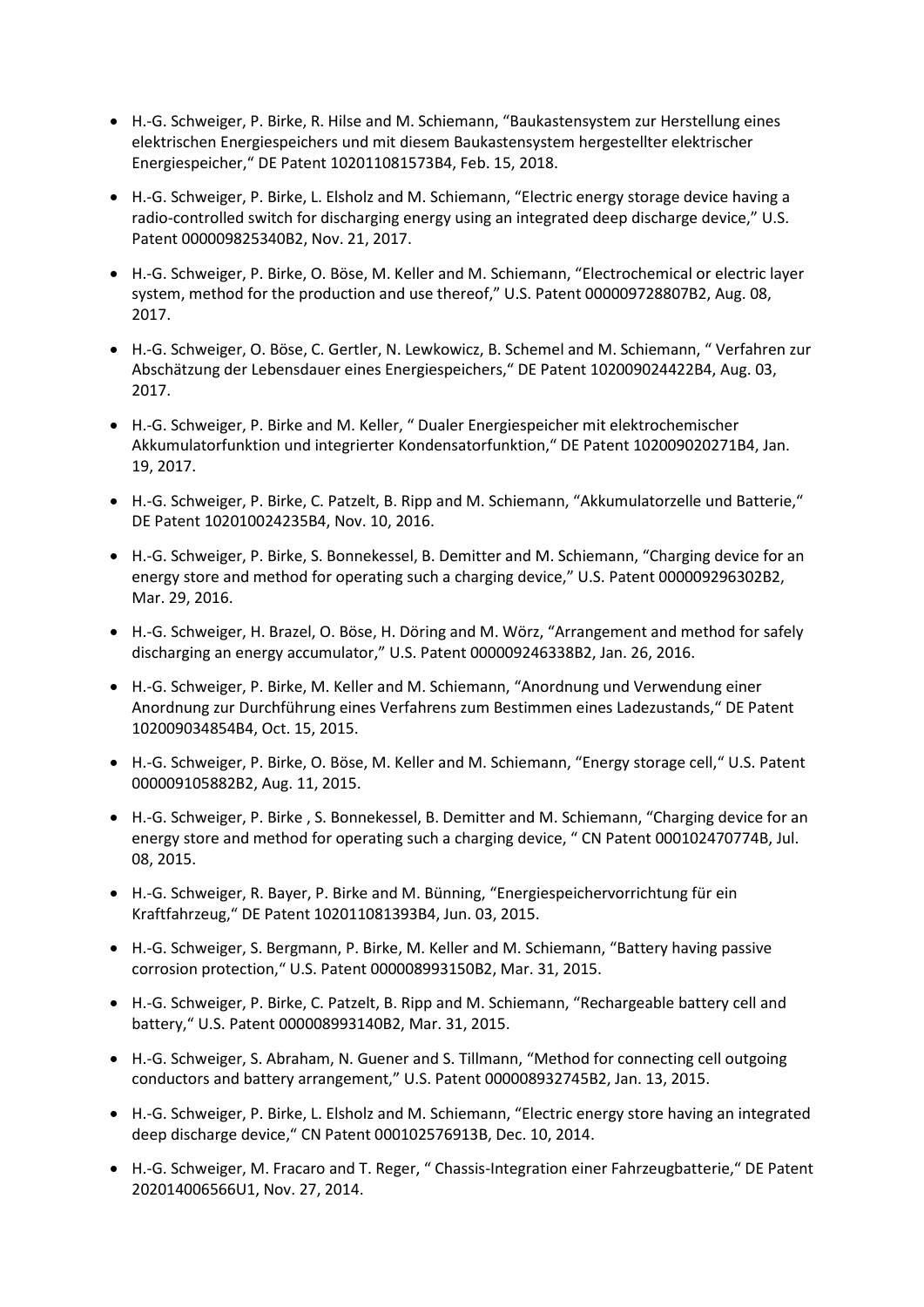- H.-G. Schweiger and R. Hilse, "Stromüberbrückungselement zum lösbaren Schließen eines Stromkreises," DE Patent 102009038168B4, May 28, 2014.
- H.-G. Schweiger, S. Abraham, S. Bergmann and M. Schiemann, " Elektrisches Energiespeichersystem eines Fahrzeuges," DE Patent 102009058879B4, Jan. 30, 2014.
- H.-G. Schweiger, B. Demitter and A. Rossmann, "Temperiereinheit und Batteriesystem umfassend eine solche Temperiereinheit," DE Patent 102009038154B4, Jan. 09, 2014.
- H.-G. Schweiger, P. Birke and M. Keller, "Separator für eine elektrochemische Zelle und elektrochemische Zelle mit einem solchen Separator," DE Patent 102009055944B4, Aug. 08, 2013.
- H.-G. Schweiger, P. Birke, N. Güner, M. Keller and M. Schiemann, "Energiespeichersystem für ein Kraftfahrzeug sowie Kraftfahrzeug mit einem Energiespeichersystem," DE Patent 102011077400B4, Jan. 23, 2014.
- H.-G. Schweiger, H. Gores and M. Multerer, " EQCM mit integriertem elektrochemischen Meßsystem," DE Patent 202005010274U1, Dec. 22, 2005.
- H.-G. Schweiger, H. Gores and M. Multerer, " Schnelles Präzisionsthermometer mit einem oder mehreren Kanälen," DE Patent 000020320906U1, Jul. 28, 2005.
- H.-G. Schweiger, H. Gores and M. Multerer, " Apparatur zur Bestimmung von Phasenübergängen," DE Patent 202004014735U1, Dec. 30, 2004.

#### Vorträge

- B. Kotak and H.-G. Schweiger; "Effect of varying crush speed on battery failure behaviour ", 21st AABC US, 12/2021;
- C. Nebl, K. Wöhrl and H.-G. Schweiger; "Handling of accident-damaged electric vehicles"; 29th Annual Congress EVU; October 2021; Haifa, Israel (in preparation)
- D. Paula, K. Böhm, H.-G. Schweiger; "Challenges in forensic reconstruction of traffic accidents involving Advanced Driver Assistance Systems (ADAS)"; 29th Annual Congress EVU; October 2021; Haifa, Israel (in preparation)
- K. Böhm, D. Paula, H.-G. Schweiger; "Benefits of using internal system videos for forensic accident reconstruction"; 29th Annual Congress EVU; October 2021; Haifa, Israel (in preparation)
- D. Paula, K. Böhm, H.-G. Schweiger; "Beweiserhebliche digitale Spuren in automatisierten Fahrzeugen", KoMoD-Polizei, 7. – 8. September 2021, Herne
- C. Nebl and H.-G. Schweiger "Available Discharge Power of Non-Aqueous Electrochemical Energy Storage Cells vs. Discharge Current," 11th advanced automotive battery conference europe aabc, virtual, Battery Engineering Symposium, Jan. 2021.
- K. Böhm, D. Paula, H.-G. Schweiger; "Multibody Simulation with PC-Crash"; Workshop on Virtual Development in Passive Safety and Human Models for Future Mobility; 24. September 2020; TH Ingolstadt; organisiert über die Bayerisch-Tschechische Hochschulagentur BTHA
- B. Kotak and H.-G. Schweiger; "Electric Vehicle Battery Standards Development", 20<sup>th</sup> AABC US, 11/2020; (accepted 02/2020)
- B. Kotak and H.-G. Schweiger; "Battery Failure Behaviour: Abuse Testing under Varying Crush Speed", 11th AABC europe, 01/2021; (accepted 11/2020)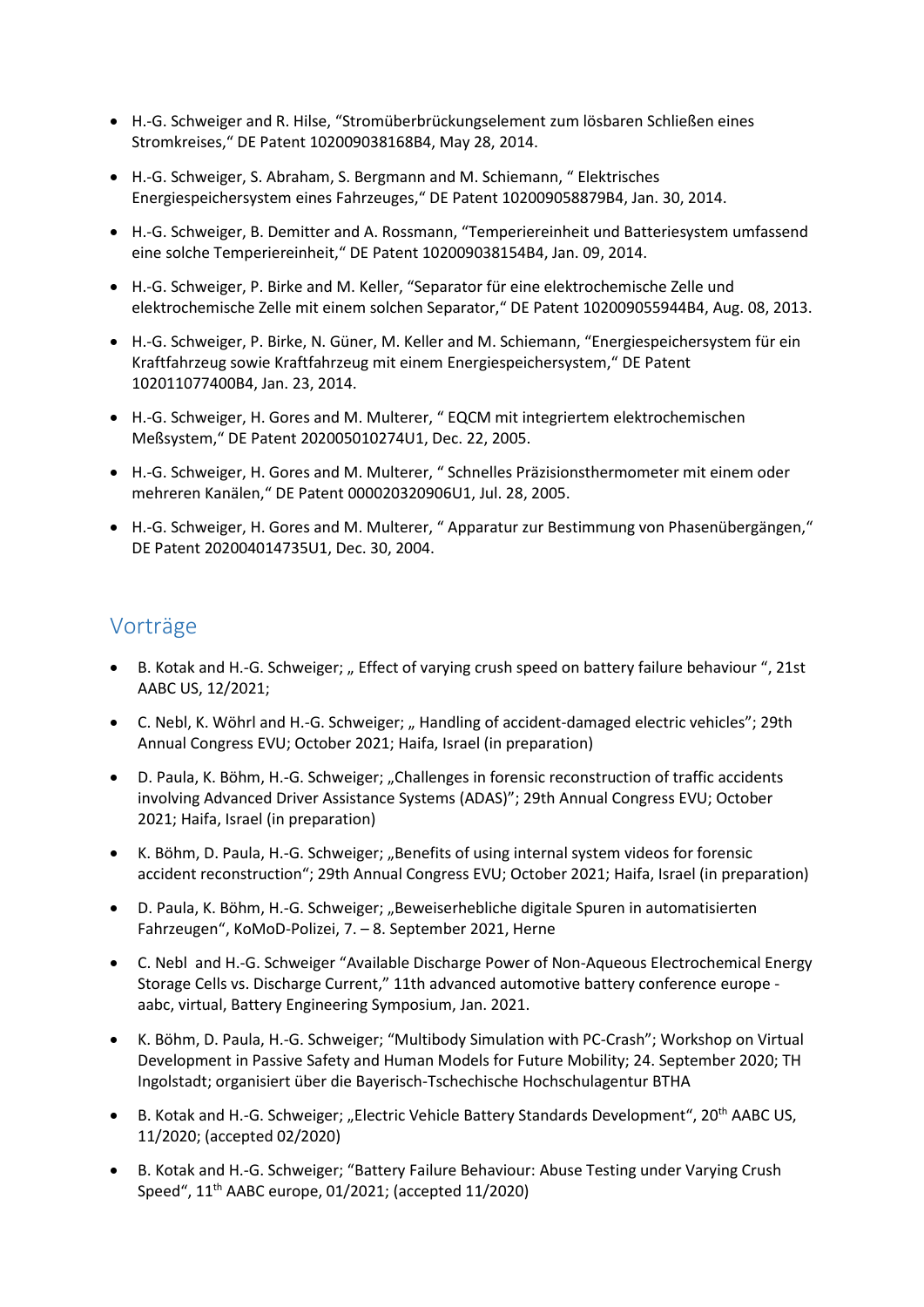- K. Böhm, D. Paula, L. Wech, H.-G. Schweiger; "Event Data Recorder (EDR) for accidents with automated vehicles – the accident analysis of the future"; VDI-Tagung; Fahrzeugsicherheit – Fahrzeugsicherheit im Umfeld von neuen Rating- und Gesetzesanforderungen; 27. und 28. November 2019; Berlin
- K. Böhm, D. Paula, H.-G. Schweiger; "EDR bei Unfällen mit automatisierten Fahrzeugen"; Tagung der europäischen Vereinigung für Unfallanalyse und Unfallforschung (EVU); Ingolstadt; 11. November 2019
- H.-G. Schweiger, "Nachhaltige Mobilität mit aktueller Batterietechnik möglich?", THI Nachhaltigkeitstag, Wissenschaftstagung "Die große Transformation", Ingolstadt, Germany, November 2019
- B. Kotak, H.-G. Schweiger, "Need for Safer Standards and Regulations of Lithium-Ion Battery", presented at the 10<sup>th</sup> Annual Battery Safety Summit, Alexandria, USA, October 2019.
- F. Steger, A. Arbesmeier, A. Nitsche, K. Brade, H.-G. Schweiger, I. Belski, "Laboratory learning: influence of the perceived laboratory mode on learning outcomes," Proceedings of the 47th SEFI Annual Conference - 16-19 September 2019 at Budapest
- D. Pourtoulidou, F. Steger, U. Burger, H. Göllinger, L. Koenig, E. Obermeier, H.-G. Schweiger, A. Frey, "Mission-framed Project-based Learning: Integrating an Electric Powertrain into a Motor Glider," Proceedings of the 47th SEFI Annual Conference - 16-19 September 2019 at Budapest
- H.-G. Schweiger, "Sicherheit von Li-Ionen-Batterien- Herausforderungen und Lösungsansätze", Eingeladener Vortrag bei der Volkswagen AG, 27.6.2019, Wolfsburg, GermanyH.-G. Schweiger and K. Böhm, "Event data recorder for autonomous and electric vehicles", presented at Junior Experts Exchange Program in Germany 2019, Berlin , Germany June 2019
- H.-G. Schweiger and Fabian Steger, "Einsatz digitaler Laborpraktika in der Weiterbildung", 3. Tag der Digitalen Lehre, Ingolstadt, Germany, May 2019
- D. R. Koch and H.-G. Schweiger, "Elektrofahrzeuge als Schlüssel zur nachhaltigen Mobilität," presented at Fachmesse "umweltkonkret", Manching-Oberstimm, Germany, May 2019.
- H.-G. Schweiger, "Einige Zahlen und Fakten zu Batterien und deren Sicherheit", 9. Tag der Elektromobilität, Ingolstadt May, 2019
- F. Steger, K. Brade, A. Nitsche, I. Belski and H.-G. Schweiger, "Battery Education at TH Ingolstadt," presented at the 11th Int. Conf. Kraftwerk Batterie – Advanced Battery Power, Aachen, Germany, Apr. 2019.
- C. Nebl, F. Kotzur and H.-G. Schweiger, "Capability of lithium-ion cells to deliver constant power at high loads," presented at the 11th Int. Conf. Kraftwerk Batterie – Advanced Battery Power, Aachen, Germany, Apr. 2019.
- D. R. Koch, K. Böhm and H.-G. Schweiger, "Gefahren bei verunfallten Elektrofahrzeugen, Derzeitiger Stand mit Verbindung zu einem EDR - EventDataRecorder der Zukunft," presented at Conf. Herausforderungen und Chancen der Digitalisierung und alternativer Antriebe im Bereich Verkehr, Neuss, Germany, Mar. 2019.
- L. Kostetzer, C. Nebl and H.-G. Schweiger, "Battery physical based modeling and parameter identification under high current discharge conditions," presented at the 19th VDI Congr. SIMVEC – Simulation und Erprobung in der Fahrzeugentwicklung, Baden-Baden, Germany, Nov. 20-21, 2018.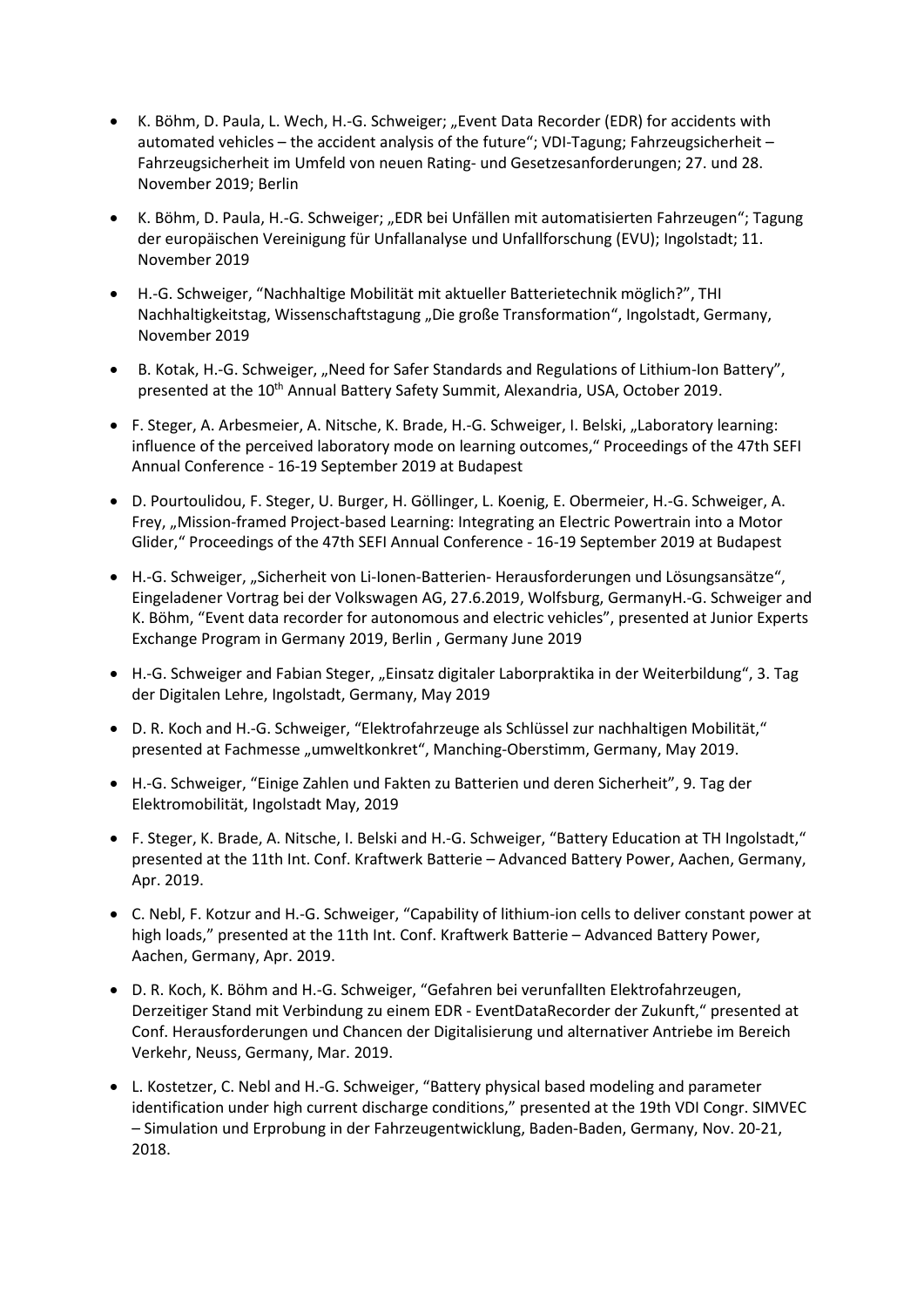- H.-G. Schweiger, "Current Research on safety of battery systems and electric vehicles in CARISSMA," presented at an Indo-German Workshop on Intelligent Mobility at IIT Kharagpur, Kharagpur, India, Oct. 2018.
- K. Böhm and H.-G. Schweiger, "Technische Grenzen und Möglichkeiten für die Differenzierung der Verantwortung für die Fahrzeugführung bei teil-und vollautomatisierten Fahrzeugen," presented at EDR Conf. for automated driving at THI, Ingolstadt, Germany, Sept. 21, 2018.
- K. Brade and H.-G. Schweiger, "Safety of lithium ion batteries Between myth and reality," presented at Int. Battery Production Conf., Braunschweig, Germany, Nov. 16, 2018.
- K. Brade and H.-G. Schweiger, "Elektromobilität: real-intelligent-sicher," presented at AVL Electrification TechDAY, Heidenheim a.d. Brenz, Germany, Sep. 29, 2018.
- J. Lausch and H.-G. Schweiger, "Carbonfaserverstärkte Sheet Molding Compounds Simulation und Realität," presented at NAFEMS 18 Dach Conf., Bamberg Germany, May 14-16, 2018.
- H.-G. Schweiger, "Mythen über die Gefahren von Lithium-Ionen-Batterien und Elektrofahrzeugen," presented at 8th Day of electromobility, Ingolstadt, Germany, 2018.
- K. Böhm and M. Kreutner, "What should a EDR for automated vehicles look like from the accident analyst's point of view," presented at crash.tech2018, Ingolstadt, Germany, Mar. 2018.
- H.-G. Schweiger, "Výskum v oblasti bezpečnej elektromobility na Technickej vysokej škole v Ingolstadte," FORENZNÁ ČINNOSŤ V CESTNEJ DOPRAVE, Žilinskej univerzity v Žiline, Mar. 2018.
- F. Steger, A. Nitsche, C. Miley, H.-G. Schweiger and I. Belski, "Laboratory Learning: Hands-on versus Simulated Experiments," presented at AAEE17, Manly Sydney, Australia, Dec. 2017.
- F. Steger, A. Nitsche, H.-G. Schweiger and I. Belski, "Teaching Energy Storages by means of a Student Battery Cell Test System," presented at European Society for Engineering Education (SEFI) Ann. Conf., Aug. 2017.
- F. Steger, A. Nitsche, K. Brade, I. Belski and H.-G. Schweiger, "Hands-on Experiments vs. Computer-based Simulations in Energy Storage Laboratories," presented at European Society for Engineering Education (SEFI) Ann. Conf., Aug. 2017.
- F. Steger, A. Peniche dos Santos, I. Belski and H.-G. Schweiger, "Impedance Spectroscopy Upgrade to a Student Battery Cell Test System," presented at Conf. Int. Workshop on Impedance Spectroscopy Vol. 10, Chemnitz, Germany, Aug. 2017.
- E. Machuca and H.-G. Schweiger, "Availability of high voltage batteries from HEV, PHEV and BEV in Germany from accidents and end of life for recycling and/or second use: a forecast from 2010 till 2040," presented at Batteries 2017, Nice, France, 2017.
- H.-G. Schweiger, "Sicherheit von Lithium-Ionen-Batteriesystemen," presented at 7th day of electromobility, Ingolstadt, Germany, 2017.
- H.-G. Schweiger, "Evaluating the safety of lithium-ion cellsin 12 V passenger vehicle batteries," presented at AWARE conference CURITIBA, 2016.
- L. Kostetzer and H.-G. Schweiger, "Understand and evaluate batteries with numerical simulation," presented at 34th Cadfem ANSYS Simulation Conference, Nuernberg, Germany, Oct. 5-7, 2016.
- Nitsche and H.-G. Schweiger, "Software system to examine the influence of GUI on the learning experience and to compare simulated with hands-on labs in engineering education," presented at Applied Research Conf. 2016, Augsburg, Germany, June 24th, 2016.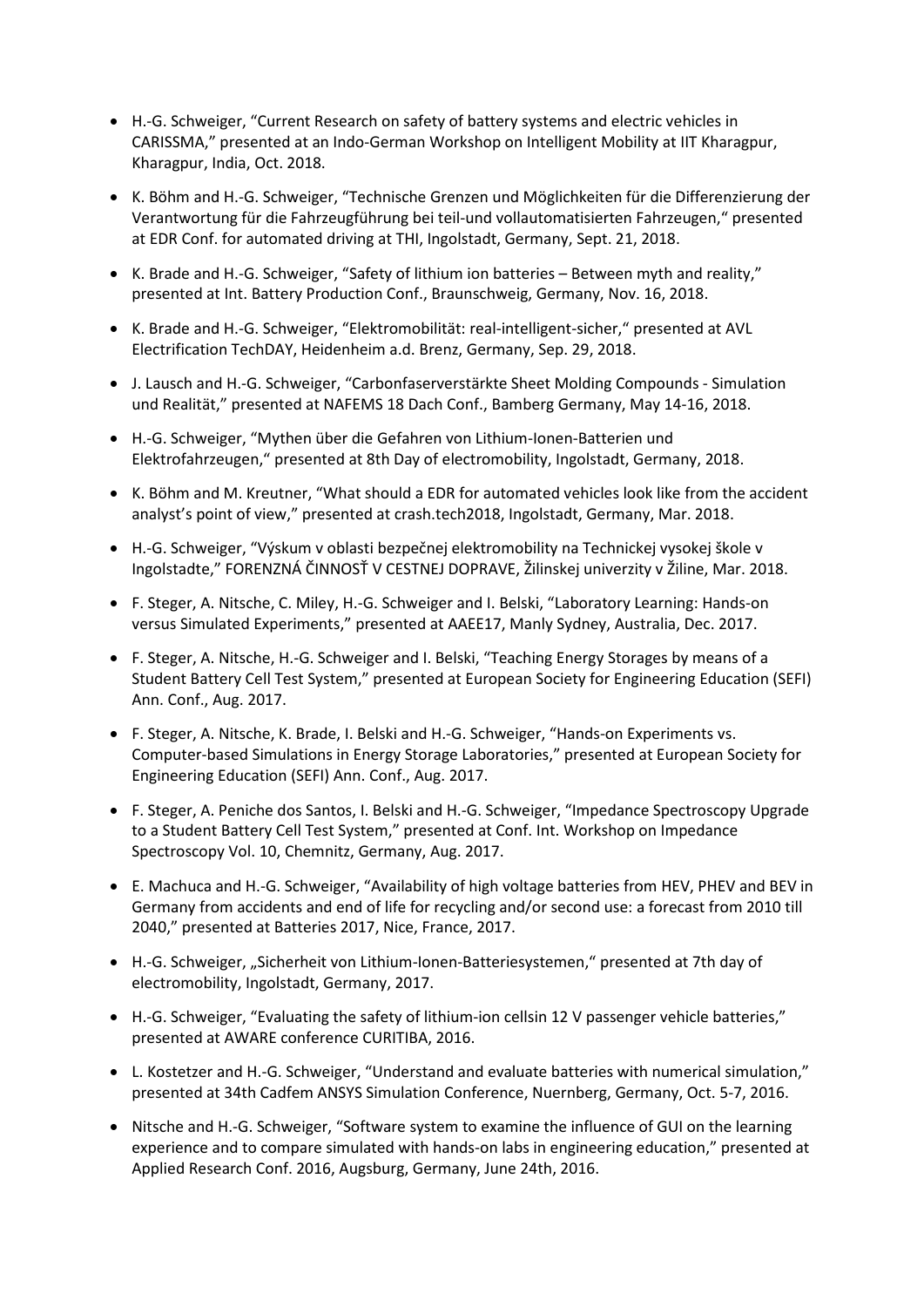- H.-G. Schweiger, "Traktionsbatterien für Elektrorennfahrzeuge," presented at 6th day of electromobility, Ingolstadt, Germany, 2016.
- E. Machuca and H.-G. Schweiger, "12 V starter battery with lithium-ion cells and capacitors for cold cranking," presented at PCIM Europe 2016, Nürnberg, Germany, May 10-12th, 2016.
- H.-G. Schweiger, E. Machuca, S. Vlasov and F. Steger, "12 V lithium-ion starter batteries," presented at eMobility Workshop in PRASA-RobMech 2015, Port Elizabeth, South Africa, 2015.
- E. Machuca and H.-G. Schweiger, "12 Volt starter battery with lithium cells and capacitors for cold cranking," presented at Congr. Batteries 2015, Nice, France, Oct. 7-9th, 2015.
- S. Vlasov and H-G. Schweiger, "Modeling and Simulation of 12V Li-Ion Starter Batteries and Validation of the Results by Experiments," presented at Applied Research Conf. 2015, Nürnberg, Germany, 2015.
- E. Machuca and H.-G. Schweiger, "12 Volt starter battery with lithium cells and capacitors for cold cranking," presented at 8th Int. Conf. on Advanced Lithium Batteries for Automobile Applications, Bilbao, Spain, 2015.
- H.-G. Schweiger, "Forschung und Lehre im Bereich der Batteriesysteme an der THI," presented at Universität Stuttgart, Stuttgart, Germany, 2015.
- H.-G. Schweiger, "Fahrzeugsicherheit und Elektromobilität," presented at 5th day of electromobility, Ingolstadt, Germany, 2015.
- L. Kostetzer and H.-G. Schweiger, "Field based electrochemical battery simulation under external induced thermal gradients," presented at Advanced Battery Power - Symposium for Research - Development and Science, Münster, Germany, April 28th, 2015.
- W.-K. Kim and H.-G. Schweiger, "Entwicklung einer Methode zum Nachweis der Robustheit von HV Batteriesystemen," presented at Batteriestammtisch der TUM, 2015.
- Nebl and H.-G. Schweiger, "Capacity of Lithium-Ion Batteries as a Function of the Discharge Current – Providing the Validity of the Peukert-Law for Lithium-Ion Batteries," presented at Applied Research Conf., Ingolstadt, Germany, 2014.
- F. Steger and H.-G. Schweiger, "E-Mobilität Aktivitäten an der THI," presented at 1st eMobileRunde, Ingolstadt, Germany, 2014.
- E. Machuca and H.-G. Schweiger, "Specific Energy: The Key Factor for Mileage of Electric Vehicles," presented at WEW 2014, Taiyuan, China, 2014.
- W.-K. Kim and H.-G. Schweiger "Eine neue Methode zur Erstellung der praxisrelevanten Testverfahren für Bestimmung der Robustheit von Batteriesystem für PKW," presented at EMA 2014, Nürnberg, Germany, 2014.
- H.-G. Schweiger, "Batteriespeicher der Zukunft," presented at 1st day of electromobility Eichstätt, Eichstätt, Germany, 2014.
- H.-G. Schweiger and W.-K. Kim, "Robustness of HV Vehicle Batteries," presented at BIT's 1st Emerging Industry Forum (EIF-2014), Dalian, China, 2014.
- H.-G. Schweiger, "Grundlagen der Elektrochemie" presented as a seminar in the work group of Prof. O. Kanoun at TU Chemnitz, Chemnitz, Germany 2014.
- H.-G. Schweiger, "Warum fahren manche Elektrofahrzeuge weiter als andere?," presented at 4th day of electromobility, Ingolstadt, Germany, 2014.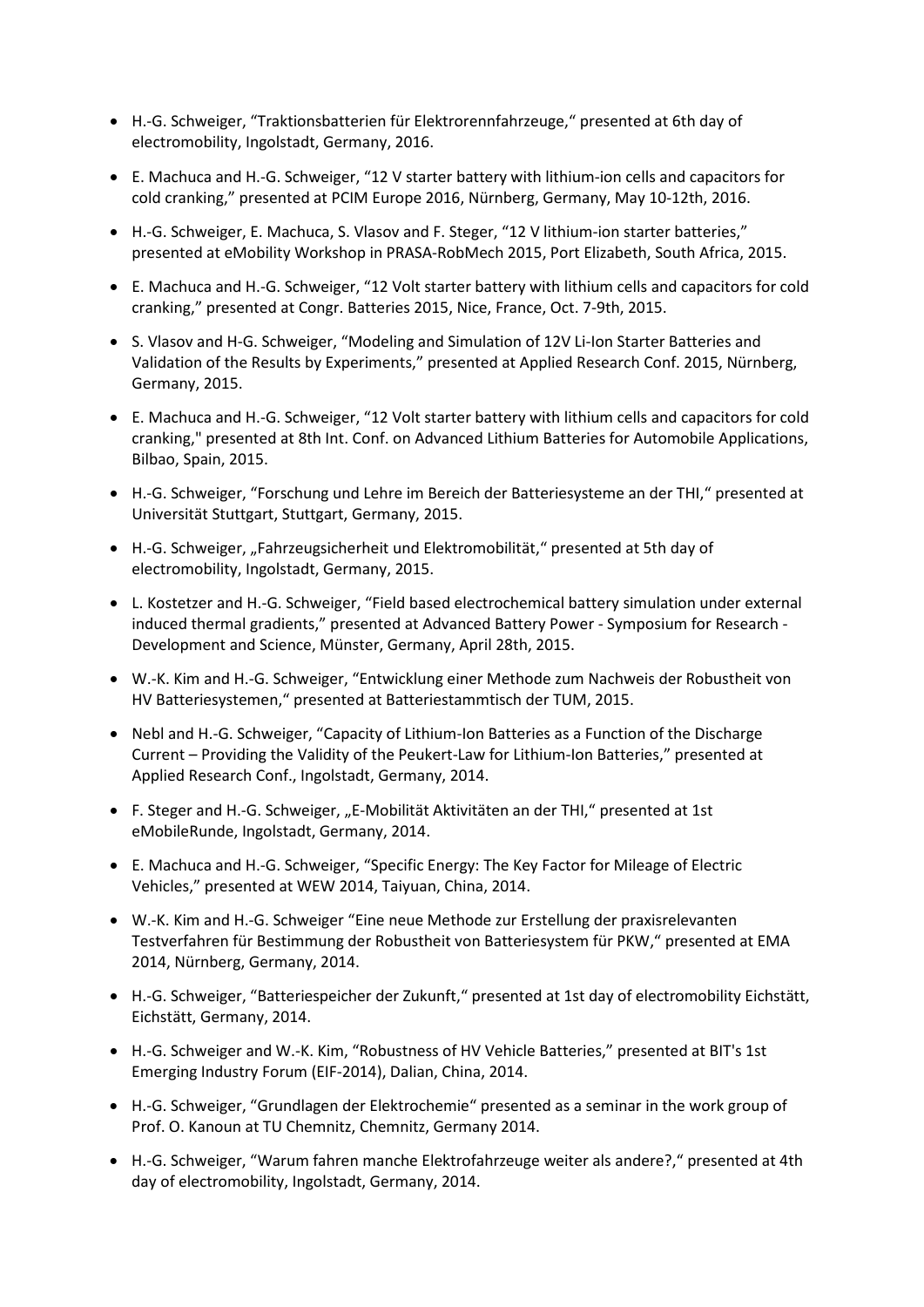- H.-G. Schweiger and W.-K. Kim, "Eine neue Methode zur systematischen Analyse der Robustheit von Energiespeichersystemen für PKW 7," presented at Entwicklerforum Akkutechnologien, Aschaffenburg, Germany, 2014.
- H.-G. Schweiger and W.-K. Kim, "Systematic Approach for the Analysis of the Robustness of Traction Battery Systems and their Safety Relevant Components," presented at Asia SmartGrid 2013, Singapore, 2013.
- H.-G. Schweiger, "Energiedichte Der Schlüssel zur Reichweite von Elektrofahrzeugen," presented at Audi INI Kolloquium, Ingolstadt, Germany, 2013.
- H.-G. Schweiger, "Grundlagen der Elektrochemie," presented as a seminar in the work group of Prof. O. Kanoun at TU Chemnitz, Chemnitz, Germany, 2013.
- H.-G. Schweiger, "Ausblick auf zukünftige Speicherkapazitäten?," presented at 3rd day of electromobility, Ingolstadt, Germany, 2013.
- H.-G. Schweiger, "Batteriesysteme für Elektrofahrzeuge, Aufbau und Sicherheit," presented at BAYME VMB Hochschultag Oberbayern, München, Germany, 2012.
- H.-G. Schweiger, "Aufbau von Energiespeichersystemen von der Zelle zum Batteriesystem," presented at 2nd day of electromobilty, Ingolstadt, Germany, 2012.
- H.-G. Schweiger, "Status des Projekts LiFive," prestened at discussion session Innovationsallianz LIB 2015, Ulm, Germany, 2011.
- H.-G. Schweiger, "Die Aufgaben der Batterie im elektrischen Energienetz eines Kraftfahrzeug," presented at 6th Regensburger Elektrochemietage, Regensburg, Germany, 2011.
- O. Obeidi and H.-G. Schweiger, "Impedance Spectra of Lithium Ion Cells: Influence of Temperature, Stage of Charge and Ageing," presented at Kronacher Impedanz Tage 2011, Kronach, Germany, 2011.
- H.-G. Schweiger, "Status des Projekts LiFive," presented at discussion session Innovationsallianz LIB 2015, Münster, Germany, 2010.
- H.-G. Schweiger, "Simulation von Lithium-Ionen-Zellen und Systemauslegung mit Lithium-Ionen-Batterien," presented as a seminar in the working group of Prof. H. J. Gores at Uni Regensburg, Regensburg, Germany, 2010.
- H.-G. Schweiger and O. Obeidi, "Impedance Spectra of Lithium Ion Cells: Influence of Temperature, Stage of Charge and Ageing," presented at Kronacher Impedanz Tage, Kronach, Germany, 2010.
- N. Lewkowicz, C. Gertler, P. Birke and H.-G. Schweiger, "Kalendarische und zyklische Alterung von Li-Ionen Batterien," presented at DGES-Fachtagung Elektromobilität Aktuelle Trends und Entwicklungen, Dudenhofen, Germany, 2009.
- H.-G. Schweiger, O. Komesker, A. Raschke, O. Obeidi and P. Birke, "Determination of parameters for Li-Ion Batteries for HEV: Methods to generate applicable parameters: Internal Resistance," presented as a seminar in the working group of Prof. H. J. Gores at Uni Regensburg, Regensburg, Germany, 2009.
- H.-G. Schweiger, O. Komesker, A. Raschke, O. Obeidi and P. Birke, "Methods to determine internal resistance of ultra high power lithium ion cells for hybrid electric vehicles," presented at Kronacher Impedanz Tage, Kronach, Germany, 2009.